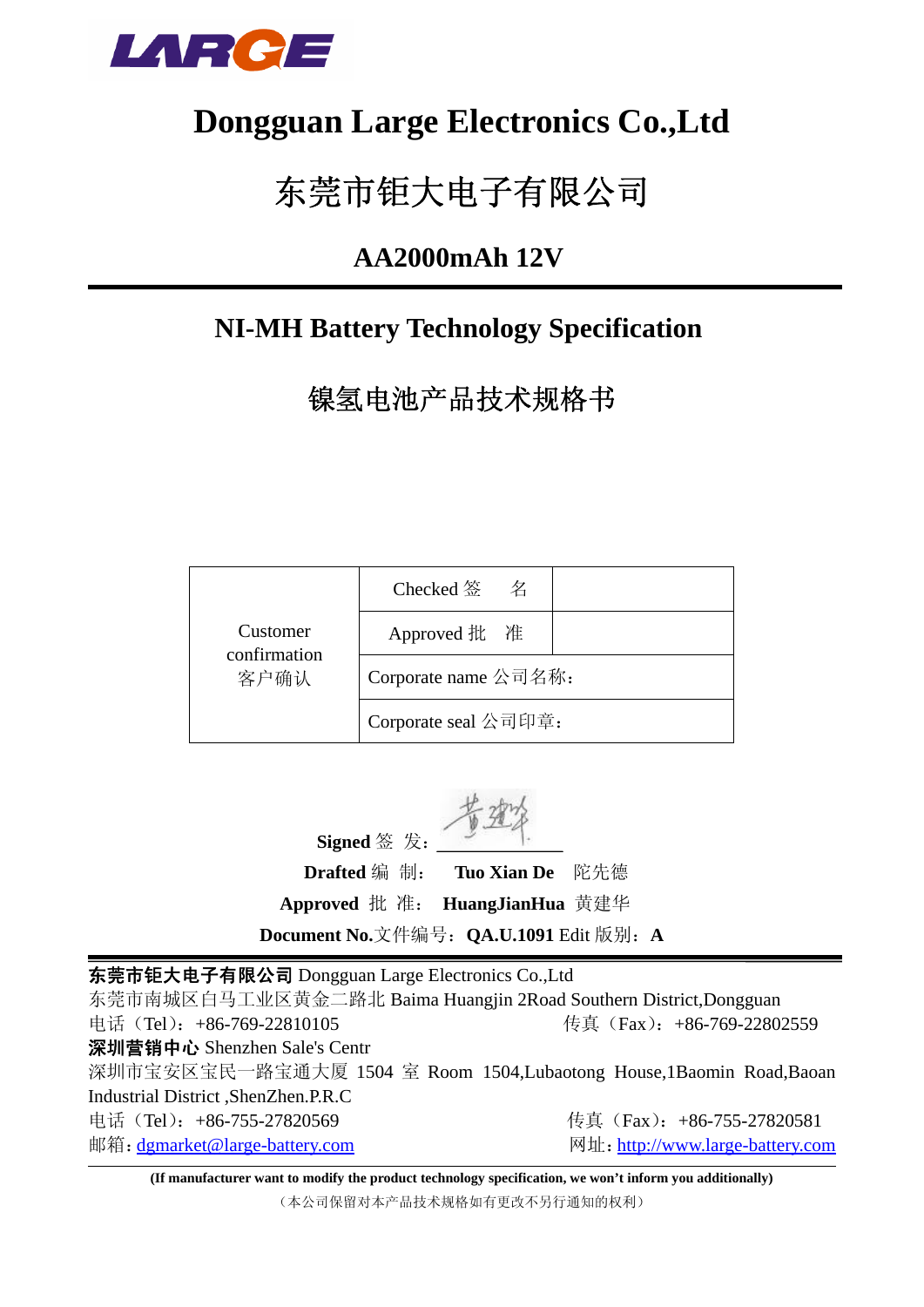

| Dongguan Large Electronics Co.,Ltd 东莞市钜大电子有限公司 |  |
|------------------------------------------------|--|
|------------------------------------------------|--|

| <b>LARGE</b><br><b>BATTERY</b><br>钜大电池 |                | AA2000mAh 12V                                         | Page 页 次                            | 1/5                |
|----------------------------------------|----------------|-------------------------------------------------------|-------------------------------------|--------------------|
|                                        |                | <b>Technical</b>                                      | 版 本<br>Edition                      | A                  |
|                                        | 名称<br>Document | <b>Specification</b><br><b>AA2000mAh 12V</b><br>技术规格书 | Valid Date<br>生<br>效<br>$\Box$<br>期 | 2010-5-18          |
|                                        |                |                                                       | 制<br>Drafted 编                      | Tuo Xian De 陀先德    |
|                                        | Number 编号      | QA.U.1091                                             | Signed 批 准                          | Huang Jian hua 黄建华 |

#### 1. 范围 SCOPE

此种规格适用于LARGE各种镍氢圆柱形电池和电池组。

This specification governs the performance of the following LARGE Nickel-Metal Hydride Cylindrical Cell and its stack-up batteries.

型号: NI-MH AA2000mAh 12V

LARGE Model: NI-MH AA2000mAh 12V

规格书显示了电池的标称电压。电池组的标称电压等于单体电池的电压乘以单体电池的数 目。

The data involving nominal voltage and the approximate weight of stake-up batteries shall be equal to the value of the unit cell multiplied by the number of unit cells in the battery.

单体电池的标称电压= 1.2V

Nominal voltage of unit cell = 1.2V

| 类型                                       | 单位        | 说明                          | 环境                                                                                    |
|------------------------------------------|-----------|-----------------------------|---------------------------------------------------------------------------------------|
| Description                              | Unit      | Specification               | Conditions                                                                            |
| 标称电压<br>Nominal Voltage                  | V         | 12                          |                                                                                       |
| 标称容量<br>Nominal Capacity                 | mAh       | 2000                        | 标准充电/放电<br>Standard Charge/discharge                                                  |
| 最小容量<br>Minimum Capacity                 | mAh       | 1900                        | 标准充电/放电<br>Standard Charge/discharge                                                  |
| 标准充电                                     | mA        | 200(0.1C)                   | Ta= $0 \sim 45$ °C                                                                    |
| Standard Charge                          | hour      | $14 - 16$                   |                                                                                       |
|                                          | mA        | 1000(0.5C)                  | $-\Delta V = 5mV / \pm i\hbar$ $-\Delta V = 5mV / \text{cell}$<br>终止时间=110%充入容量(仅供参考) |
| 快速充电<br>Fast Charge                      | hour      | 2. 2approx                  | Timercutoff=110%input capacity<br>断电温度=55℃ Temp. cutoff=55℃<br>Ta= $10 \sim 45$ °C    |
| 涓流充电<br>Trickle Charge                   | mA        | $100(0.05C)$ ~<br>200(0.1C) | Ta= $0 \sim 45$ °C                                                                    |
| 终止电压<br>Discharge Cut-off<br>Voltage     | V         | 10.0                        |                                                                                       |
| 最大放电电流<br>Maximum Discharging<br>Current | mA        | 6000 (3C)                   | Ta= $20 \sim 45$ °C                                                                   |
| 贮存温度<br>Storage Temperature              | $\hat{C}$ | $-20\sim 35$ °C             | 放电状态<br>Discharge state                                                               |

#### 2.规格 RATINGS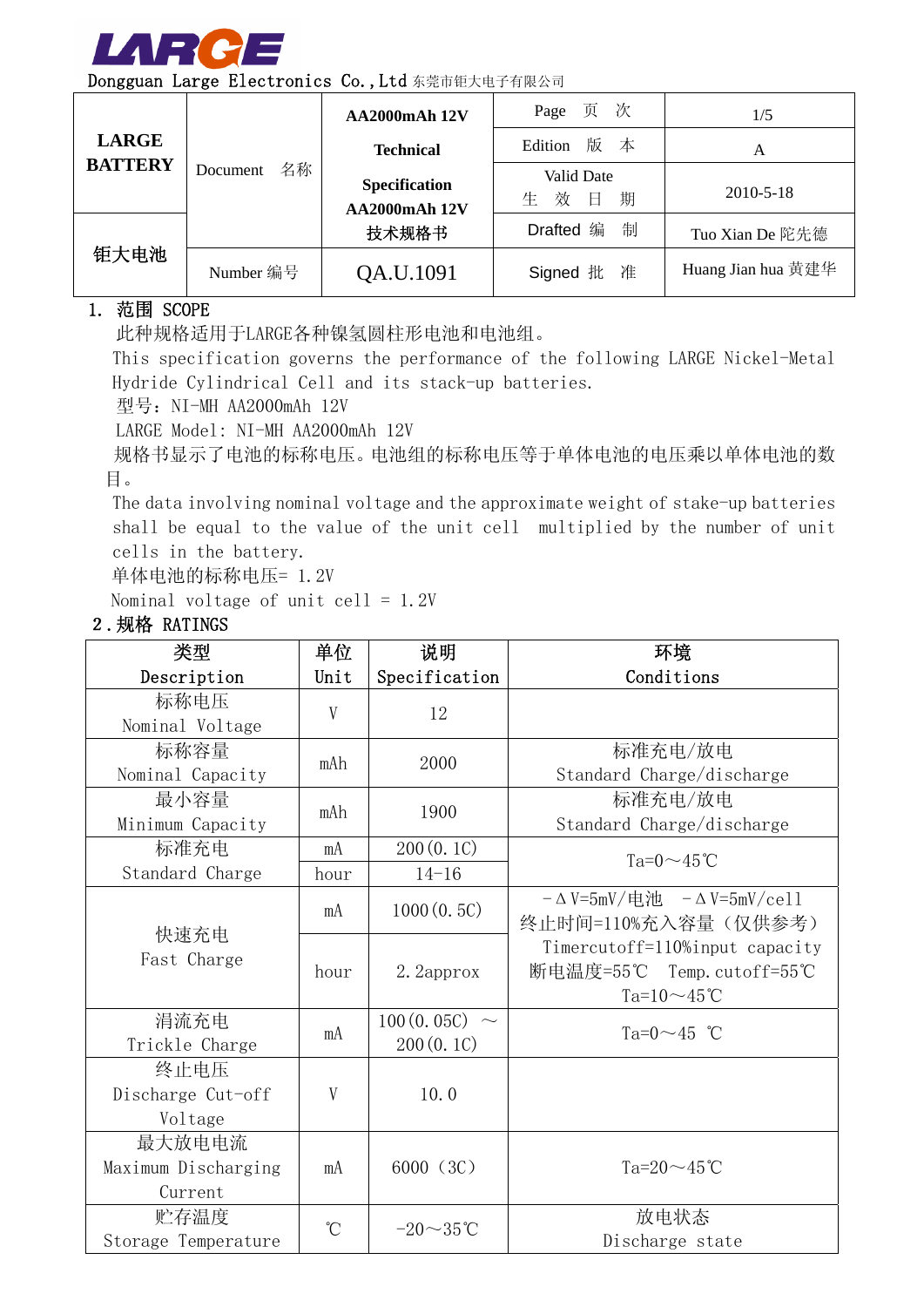

|                                        |                | <b>AA2000mAh 12V</b>                  | Page 页 次                           | 25                 |
|----------------------------------------|----------------|---------------------------------------|------------------------------------|--------------------|
| <b>LARGE</b><br><b>BATTERY</b><br>钜大电池 |                | <b>Technical</b>                      | Edition 版 本                        | Α                  |
|                                        | 名称<br>Document | Specification<br><b>AA2000mAh 12V</b> | Valid Date<br>一 效 一<br>期<br>生<br>日 | 2010-5-18          |
|                                        |                | 技术规格书                                 | 制<br>Drafted 编                     | Tuo Xian De 陀先德    |
|                                        | Number 编号      | QA.U.1091                             | Signed 批 准                         | Huang Jian hua 黄建华 |

#### 3.性能 PERFORMANCE

测试电池的状态应为用户收到后不超过一个月的产品

Unless otherwise stated, tests should be done within one month of delivery under the following

conditions:

适用温度 Ambient Temperature: Ta=20±5℃

相对湿度 Relative Humidity: 65±20%

标准充放电 Standard Charge/ Discharge Condition:

充电/Charge:  $200mA(0.1C) \times 16hrs$ 

放电/Discharge: 400mA (0.2C)to10.0V/组

| 测试                 | 单位        | 说明              | 环境                                 | 备注                 |
|--------------------|-----------|-----------------|------------------------------------|--------------------|
| Test               | Unit      | Specification   | Conditions                         | Remarks            |
| 容量                 |           |                 | 标准充电/放电                            | 允许达到三个循环           |
| Capacity           | mAh       | $\geq 1900$     | Standard                           | Up to 3 cycles are |
|                    |           |                 | charge/Discharge                   | allowed            |
| 开路电压               |           |                 | 充电后一小时内                            |                    |
| Open Circuit       | V         | $\geq 12.5$     | Within<br>1 <sub>hr</sub><br>after |                    |
| Voltage (OCV)      |           |                 | standard charge                    |                    |
| 内阻                 |           |                 | 达到完全充电状态                           |                    |
| Internal           | $m\Omega$ | $\leq 500$      | Upon fully charge $(1kHz)$         |                    |
| Impedance (Ri)     |           |                 | (1kHz)                             |                    |
| 高倍率放电              |           |                 | 标准充电后一小时内进行                        |                    |
| High Rate          | 分         | $\geq 110$      | 放电                                 |                    |
| Discharge $(0.5C)$ | /min      |                 | Standard<br>Charge, 1hr            |                    |
|                    |           |                 | rest before discharge              |                    |
| 高倍率放电              |           |                 | 标准充电后一小时内进行                        |                    |
| High Rate          | 分         | $\geqslant52$   | 放电                                 |                    |
| Discharge          | /min      |                 | Standard<br>Charge, 1hr            |                    |
| (1C)               |           |                 | rest before discharge              |                    |
| 过充                 |           | 不漏不爆炸           | 200mA (0.1C) 充电48小时                |                    |
| Overcharge         | N/A       | No leakage nor  | $200mA(0.1C)$ charge 48            |                    |
|                    |           | explosion       | hours                              |                    |
|                    |           |                 | 标准充电后在20±2℃下                       |                    |
|                    |           |                 | 搁置28天再用0.2C进行放                     |                    |
|                    |           |                 | 电                                  |                    |
| 容量保留               | mAh       | ≥1200 (60%)     | Standard Charge,                   |                    |
| Charge Retention   |           |                 | Storage: 28 days at 20             |                    |
|                    |           |                 | 士<br>$2^{\circ}C$ ,<br>Standard    |                    |
|                    |           |                 | Discharge                          |                    |
|                    |           |                 |                                    |                    |
| IEC 循环测试           | 周期        | $\geqslant$ 500 | IEC61951-2 (2003)                  |                    |
| IEC Cycles Test    | Cycle     |                 |                                    |                    |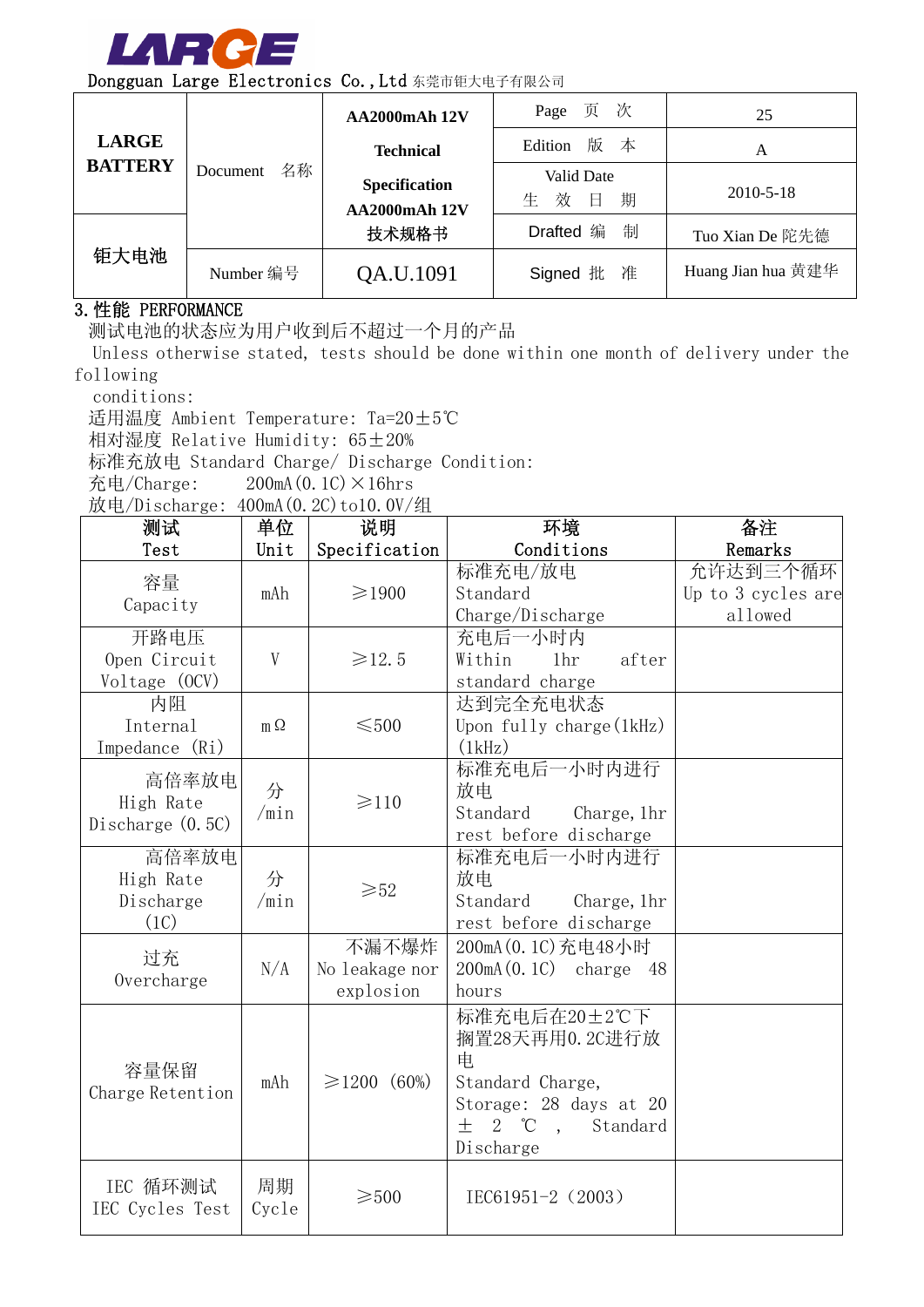

| <b>LARGE</b><br>Edition 版<br>本<br><b>Technical</b><br>$\mathbf{A}$<br><b>BATTERY</b><br>Document<br>名称<br>Valid Date<br>Specification<br>2010-5-18<br>效<br>日<br>生<br>期<br><b>AA2000mAh 12V</b><br>Drafted 编<br>制<br>技术规格书<br>Tuo Xian De 陀先德<br>钜大电池<br>Huang Jian hua 黄建华<br>Number 编号<br>QA.U.1091<br>Signed 批<br>准<br>测试<br>单位<br>环境<br>说明<br>Conditions<br>Test<br>Unit<br>Specification<br>以 (0.1C)完全充满, 搁置 14 天<br>不漏液, 不变形<br>泄漏<br>N/A<br>No leakage nor<br>Full charged at (0.1C) stand for 14<br>Leakage<br>deformation.<br>days<br>可能发生漏液、变形,但是<br>在标准充电后,短路1个小时(铜芯<br>不会发生爆炸。<br>=0.75mm <sup>2</sup> ×20毫米)<br>短路<br>N/A<br>Leakage & deformation<br>After standard charge, short circuit<br>Short Circuit<br>for 1 hour (leading wire=0.75mm <sup>2</sup> $\times$<br>may occur, but no<br>explosion is allowed.<br>20mm)<br>以0.1C给电池组充电16小时,然后再放<br>置24小时。 检测电池受振前后的状态。<br>每只电池电压变化应在<br>0.02V/之内, 内阻应该在5<br>振幅为1.5mm 3000CPM<br>milli-ohm之内<br>测试时间应不少于60分钟<br>震动<br>Change of Voltage $\Delta V$<br>Charge the battery 0.1C 16hrs, the<br>N/A<br>Vibration<br>0.02V,<br>n leave for 24hrs. check battery<br>Resistance<br>before $/$ after vibration.<br>Change of internal<br>Amplitude: 1.5mm<br>impedance<br>Vibration: 3000CPM<br>$\Delta$ Ri $\leq$ 5 m $\Omega$ .<br>Any direction for 60mins.<br>以0.1C给电池组充电16小时,再放置24<br>(检查电池跌落前后的状态)<br>小时。<br>每只电池电压变化应在<br>从高度为50cm处,跌落在厚度为30mm的<br>0.02V/之内, 内阻应该在5<br>坚实木体上。<br>跌落<br>milli-ohm之内<br>任意方向跌落三次。<br>N/A<br>Change of voltage<br>Charge the battery 0.1C 16hrs, then<br>Impact<br>Resistance<br>$\Delta V$ < 0.02V,<br>leave for 24hrs. (check battery<br>before $/$ after $)$ dropped,<br>Change of internal<br>Impedance $\Delta$ Ri $\leq$ 5 m $\Omega$ .<br>Height: 50cm, Woodenboard (thickness<br>30mm)Direction not<br>specified<br>- 3 |  |  |  | <b>AA2000mAh 12V</b> |  | Page<br>页<br>次 | 3/5 |  |
|----------------------------------------------------------------------------------------------------------------------------------------------------------------------------------------------------------------------------------------------------------------------------------------------------------------------------------------------------------------------------------------------------------------------------------------------------------------------------------------------------------------------------------------------------------------------------------------------------------------------------------------------------------------------------------------------------------------------------------------------------------------------------------------------------------------------------------------------------------------------------------------------------------------------------------------------------------------------------------------------------------------------------------------------------------------------------------------------------------------------------------------------------------------------------------------------------------------------------------------------------------------------------------------------------------------------------------------------------------------------------------------------------------------------------------------------------------------------------------------------------------------------------------------------------------------------------------------------------------------------------------------------------------------------------------------------------------------------------------------------------------------------------------------------------------------------------|--|--|--|----------------------|--|----------------|-----|--|
|                                                                                                                                                                                                                                                                                                                                                                                                                                                                                                                                                                                                                                                                                                                                                                                                                                                                                                                                                                                                                                                                                                                                                                                                                                                                                                                                                                                                                                                                                                                                                                                                                                                                                                                                                                                                                            |  |  |  |                      |  |                |     |  |
|                                                                                                                                                                                                                                                                                                                                                                                                                                                                                                                                                                                                                                                                                                                                                                                                                                                                                                                                                                                                                                                                                                                                                                                                                                                                                                                                                                                                                                                                                                                                                                                                                                                                                                                                                                                                                            |  |  |  |                      |  |                |     |  |
|                                                                                                                                                                                                                                                                                                                                                                                                                                                                                                                                                                                                                                                                                                                                                                                                                                                                                                                                                                                                                                                                                                                                                                                                                                                                                                                                                                                                                                                                                                                                                                                                                                                                                                                                                                                                                            |  |  |  |                      |  |                |     |  |
|                                                                                                                                                                                                                                                                                                                                                                                                                                                                                                                                                                                                                                                                                                                                                                                                                                                                                                                                                                                                                                                                                                                                                                                                                                                                                                                                                                                                                                                                                                                                                                                                                                                                                                                                                                                                                            |  |  |  |                      |  |                |     |  |
|                                                                                                                                                                                                                                                                                                                                                                                                                                                                                                                                                                                                                                                                                                                                                                                                                                                                                                                                                                                                                                                                                                                                                                                                                                                                                                                                                                                                                                                                                                                                                                                                                                                                                                                                                                                                                            |  |  |  |                      |  |                |     |  |
|                                                                                                                                                                                                                                                                                                                                                                                                                                                                                                                                                                                                                                                                                                                                                                                                                                                                                                                                                                                                                                                                                                                                                                                                                                                                                                                                                                                                                                                                                                                                                                                                                                                                                                                                                                                                                            |  |  |  |                      |  |                |     |  |
|                                                                                                                                                                                                                                                                                                                                                                                                                                                                                                                                                                                                                                                                                                                                                                                                                                                                                                                                                                                                                                                                                                                                                                                                                                                                                                                                                                                                                                                                                                                                                                                                                                                                                                                                                                                                                            |  |  |  |                      |  |                |     |  |
|                                                                                                                                                                                                                                                                                                                                                                                                                                                                                                                                                                                                                                                                                                                                                                                                                                                                                                                                                                                                                                                                                                                                                                                                                                                                                                                                                                                                                                                                                                                                                                                                                                                                                                                                                                                                                            |  |  |  |                      |  |                |     |  |
|                                                                                                                                                                                                                                                                                                                                                                                                                                                                                                                                                                                                                                                                                                                                                                                                                                                                                                                                                                                                                                                                                                                                                                                                                                                                                                                                                                                                                                                                                                                                                                                                                                                                                                                                                                                                                            |  |  |  |                      |  |                |     |  |
|                                                                                                                                                                                                                                                                                                                                                                                                                                                                                                                                                                                                                                                                                                                                                                                                                                                                                                                                                                                                                                                                                                                                                                                                                                                                                                                                                                                                                                                                                                                                                                                                                                                                                                                                                                                                                            |  |  |  |                      |  |                |     |  |
|                                                                                                                                                                                                                                                                                                                                                                                                                                                                                                                                                                                                                                                                                                                                                                                                                                                                                                                                                                                                                                                                                                                                                                                                                                                                                                                                                                                                                                                                                                                                                                                                                                                                                                                                                                                                                            |  |  |  |                      |  |                |     |  |
|                                                                                                                                                                                                                                                                                                                                                                                                                                                                                                                                                                                                                                                                                                                                                                                                                                                                                                                                                                                                                                                                                                                                                                                                                                                                                                                                                                                                                                                                                                                                                                                                                                                                                                                                                                                                                            |  |  |  |                      |  |                |     |  |
|                                                                                                                                                                                                                                                                                                                                                                                                                                                                                                                                                                                                                                                                                                                                                                                                                                                                                                                                                                                                                                                                                                                                                                                                                                                                                                                                                                                                                                                                                                                                                                                                                                                                                                                                                                                                                            |  |  |  |                      |  |                |     |  |
|                                                                                                                                                                                                                                                                                                                                                                                                                                                                                                                                                                                                                                                                                                                                                                                                                                                                                                                                                                                                                                                                                                                                                                                                                                                                                                                                                                                                                                                                                                                                                                                                                                                                                                                                                                                                                            |  |  |  |                      |  |                |     |  |
|                                                                                                                                                                                                                                                                                                                                                                                                                                                                                                                                                                                                                                                                                                                                                                                                                                                                                                                                                                                                                                                                                                                                                                                                                                                                                                                                                                                                                                                                                                                                                                                                                                                                                                                                                                                                                            |  |  |  |                      |  |                |     |  |
|                                                                                                                                                                                                                                                                                                                                                                                                                                                                                                                                                                                                                                                                                                                                                                                                                                                                                                                                                                                                                                                                                                                                                                                                                                                                                                                                                                                                                                                                                                                                                                                                                                                                                                                                                                                                                            |  |  |  |                      |  |                |     |  |
|                                                                                                                                                                                                                                                                                                                                                                                                                                                                                                                                                                                                                                                                                                                                                                                                                                                                                                                                                                                                                                                                                                                                                                                                                                                                                                                                                                                                                                                                                                                                                                                                                                                                                                                                                                                                                            |  |  |  |                      |  |                |     |  |
|                                                                                                                                                                                                                                                                                                                                                                                                                                                                                                                                                                                                                                                                                                                                                                                                                                                                                                                                                                                                                                                                                                                                                                                                                                                                                                                                                                                                                                                                                                                                                                                                                                                                                                                                                                                                                            |  |  |  |                      |  |                |     |  |
|                                                                                                                                                                                                                                                                                                                                                                                                                                                                                                                                                                                                                                                                                                                                                                                                                                                                                                                                                                                                                                                                                                                                                                                                                                                                                                                                                                                                                                                                                                                                                                                                                                                                                                                                                                                                                            |  |  |  |                      |  |                |     |  |
|                                                                                                                                                                                                                                                                                                                                                                                                                                                                                                                                                                                                                                                                                                                                                                                                                                                                                                                                                                                                                                                                                                                                                                                                                                                                                                                                                                                                                                                                                                                                                                                                                                                                                                                                                                                                                            |  |  |  |                      |  |                |     |  |
|                                                                                                                                                                                                                                                                                                                                                                                                                                                                                                                                                                                                                                                                                                                                                                                                                                                                                                                                                                                                                                                                                                                                                                                                                                                                                                                                                                                                                                                                                                                                                                                                                                                                                                                                                                                                                            |  |  |  |                      |  |                |     |  |
|                                                                                                                                                                                                                                                                                                                                                                                                                                                                                                                                                                                                                                                                                                                                                                                                                                                                                                                                                                                                                                                                                                                                                                                                                                                                                                                                                                                                                                                                                                                                                                                                                                                                                                                                                                                                                            |  |  |  |                      |  |                |     |  |
|                                                                                                                                                                                                                                                                                                                                                                                                                                                                                                                                                                                                                                                                                                                                                                                                                                                                                                                                                                                                                                                                                                                                                                                                                                                                                                                                                                                                                                                                                                                                                                                                                                                                                                                                                                                                                            |  |  |  |                      |  |                |     |  |
|                                                                                                                                                                                                                                                                                                                                                                                                                                                                                                                                                                                                                                                                                                                                                                                                                                                                                                                                                                                                                                                                                                                                                                                                                                                                                                                                                                                                                                                                                                                                                                                                                                                                                                                                                                                                                            |  |  |  |                      |  |                |     |  |
|                                                                                                                                                                                                                                                                                                                                                                                                                                                                                                                                                                                                                                                                                                                                                                                                                                                                                                                                                                                                                                                                                                                                                                                                                                                                                                                                                                                                                                                                                                                                                                                                                                                                                                                                                                                                                            |  |  |  |                      |  |                |     |  |
|                                                                                                                                                                                                                                                                                                                                                                                                                                                                                                                                                                                                                                                                                                                                                                                                                                                                                                                                                                                                                                                                                                                                                                                                                                                                                                                                                                                                                                                                                                                                                                                                                                                                                                                                                                                                                            |  |  |  |                      |  |                |     |  |
|                                                                                                                                                                                                                                                                                                                                                                                                                                                                                                                                                                                                                                                                                                                                                                                                                                                                                                                                                                                                                                                                                                                                                                                                                                                                                                                                                                                                                                                                                                                                                                                                                                                                                                                                                                                                                            |  |  |  |                      |  |                |     |  |
|                                                                                                                                                                                                                                                                                                                                                                                                                                                                                                                                                                                                                                                                                                                                                                                                                                                                                                                                                                                                                                                                                                                                                                                                                                                                                                                                                                                                                                                                                                                                                                                                                                                                                                                                                                                                                            |  |  |  |                      |  |                |     |  |
|                                                                                                                                                                                                                                                                                                                                                                                                                                                                                                                                                                                                                                                                                                                                                                                                                                                                                                                                                                                                                                                                                                                                                                                                                                                                                                                                                                                                                                                                                                                                                                                                                                                                                                                                                                                                                            |  |  |  |                      |  |                |     |  |
|                                                                                                                                                                                                                                                                                                                                                                                                                                                                                                                                                                                                                                                                                                                                                                                                                                                                                                                                                                                                                                                                                                                                                                                                                                                                                                                                                                                                                                                                                                                                                                                                                                                                                                                                                                                                                            |  |  |  |                      |  |                |     |  |
|                                                                                                                                                                                                                                                                                                                                                                                                                                                                                                                                                                                                                                                                                                                                                                                                                                                                                                                                                                                                                                                                                                                                                                                                                                                                                                                                                                                                                                                                                                                                                                                                                                                                                                                                                                                                                            |  |  |  |                      |  |                |     |  |
|                                                                                                                                                                                                                                                                                                                                                                                                                                                                                                                                                                                                                                                                                                                                                                                                                                                                                                                                                                                                                                                                                                                                                                                                                                                                                                                                                                                                                                                                                                                                                                                                                                                                                                                                                                                                                            |  |  |  |                      |  | times.         |     |  |

4. 结构,尺寸及标记 CONFIGURATION, DIMENSIONS AND MARKINGS 请查阅附上的图表。

Please refer to the attached drawing.

5. 外观 EXTERNAL APPEARANCE

电池/电池组在自由放置下,无破裂、划痕、生锈、变色、漏液及变形等现象。

The cell/ battery shall be free from cracks, scars, breakage, rust, Discoloration, leakage nor deformation.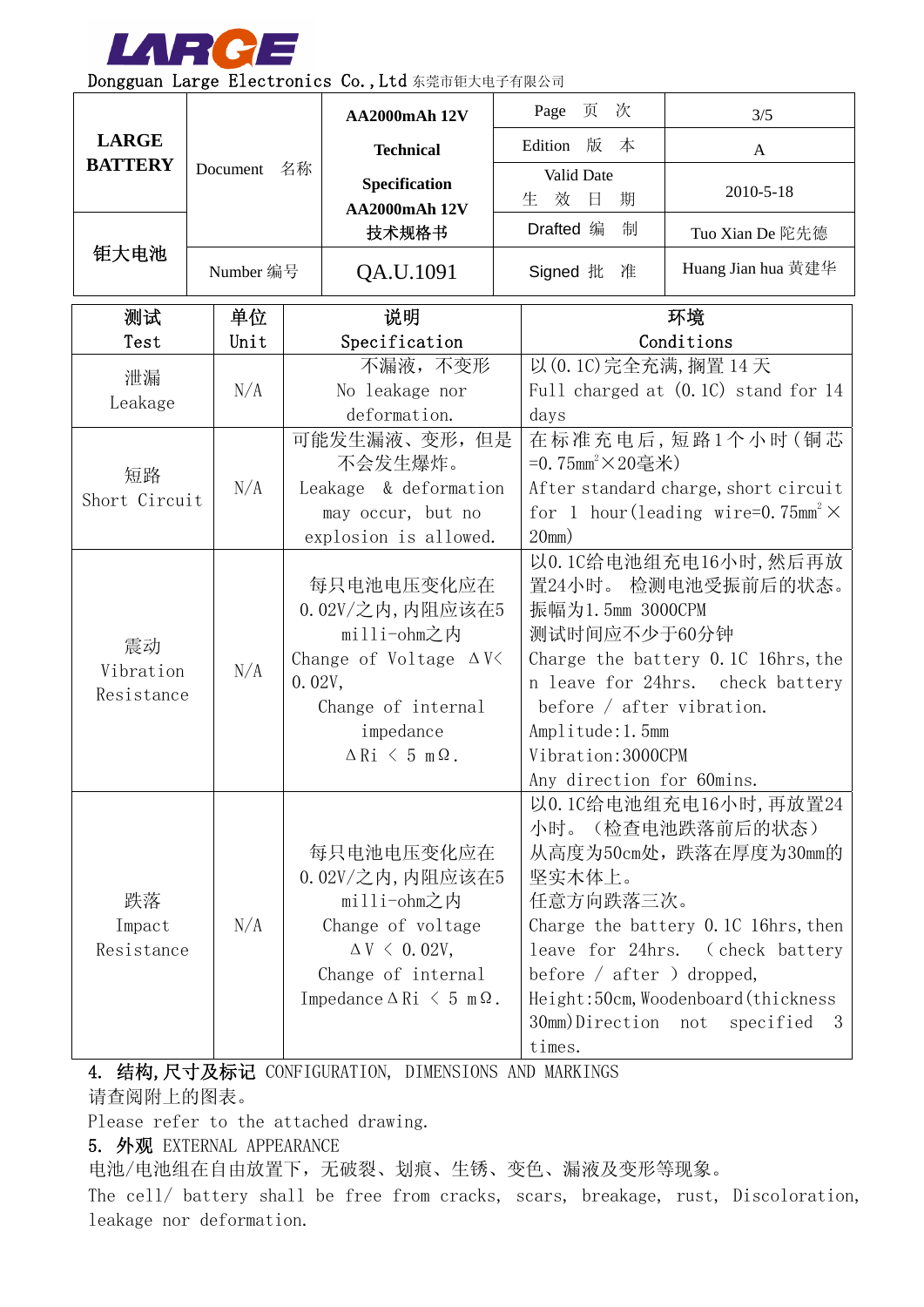

| <b>LARGE</b><br><b>BATTERY</b> |                | <b>AA2000mAh 12V</b>                         | Page 页 次                   | 4/5                |
|--------------------------------|----------------|----------------------------------------------|----------------------------|--------------------|
|                                |                | <b>Technical</b>                             | Edition 版 本                | A                  |
|                                | 名称<br>Document | <b>Specification</b><br><b>AA2000mAh 12V</b> | Valid Date<br>效日<br>生<br>期 | 2010-5-18          |
|                                |                | 技术规格书                                        | 制<br>Drafted 编             | Tuo Xian De 陀先德    |
| 钜大电池                           | Number 编号      | QA.U.1091                                    | Signed 批 准                 | Huang Jian hua 黄建华 |

#### 6、警告 CAUTION

- 1.不允许反极充电。Reverse charging is not acceptable
- 2.电池在充电中不得负荷电流。Do not burthen current when charging.
- 3.充放电不得超出说明书规定的范围。Do not charge/discharge with more than the specified current.
- 4.切勿使电池短路,否则可能使其永久性损坏。
	- Do not short circuit the cell/ battery. Permanent damage to the cell/ battery may result.
- 5.请勿将电池投入火中或拆解。Do not incinerate or mutilate the cell/ battery.
- 6. 使用不当会导致电池的使用寿命的下降, 如: 极端高温、深循环、过充或过放。

Do not subject batteries to adverse conditions like: extreme temperature, deep cycling and excessive Overcharge/overdischarge.The life expectancy may be reduced.

7.电池不使用时应放在干燥通风的地方。大量贮存或装运前应对电池进行放电。

Store the cell/ battery in a cool dry place. Always discharge the cell/battery before bulk storage or shipment.

- 8.若要持续贮存,为了维护电池性能,在半年内要对电池进行充放电一次,以防其失去效。 Cycle (charge and discharge) the battery every 6-9months to maintain cell/battery performance when being stored for an extended period of time.
	- 9. 远离儿童, 如不慎误吞请立即送往医院。

Keep away from children. If swallowed, contact a physician at once.

10.电池在塑料盒内要通风,因为内部或许有释放氧气和氢气的危险,导致因火源而引炸。 Avoid airtight battery compartments. Ventilation should be provided in the plastic case of batteries, otherwise oxygen and hydrogen gas generated inside can cause explosion when exposed to fire sources such as motors or switches.

备注/Remark:

| 周期Cycle                                                                    | 充电Charge                   | 持续状态Rest   | 放电Discharge                |  |  |  |
|----------------------------------------------------------------------------|----------------------------|------------|----------------------------|--|--|--|
|                                                                            | $0.1$ C $\times$ 16hrs     | 无          | $0.25C \times 2hrs20 mins$ |  |  |  |
| $2 - 48$                                                                   | $0.25C \times 3hrs10 mins$ | 无          | $0.25C \times 2hrs20 mins$ |  |  |  |
| 49                                                                         | $0.25C \times 3hrs10 mins$ | 无          | $0.25C$ tol. $0$ /cell     |  |  |  |
| 50                                                                         | $0.1$ C $\times$ 16hrs)    | $1-4hr(s)$ | $0.2C$ tol. $0$ /cell      |  |  |  |
| 循环1至50次可重复使用, 直到任意放电50周期使用时间少于三小时则停止Cycle                                  |                            |            |                            |  |  |  |
| 1 to 50 shall be repeated until the discharge duration on any $50th$ cycle |                            |            |                            |  |  |  |
| becomes less than 3hrs                                                     |                            |            |                            |  |  |  |

IEC61951-2周期寿命测试IEC 61951-2(2003) Cycle Life Test: